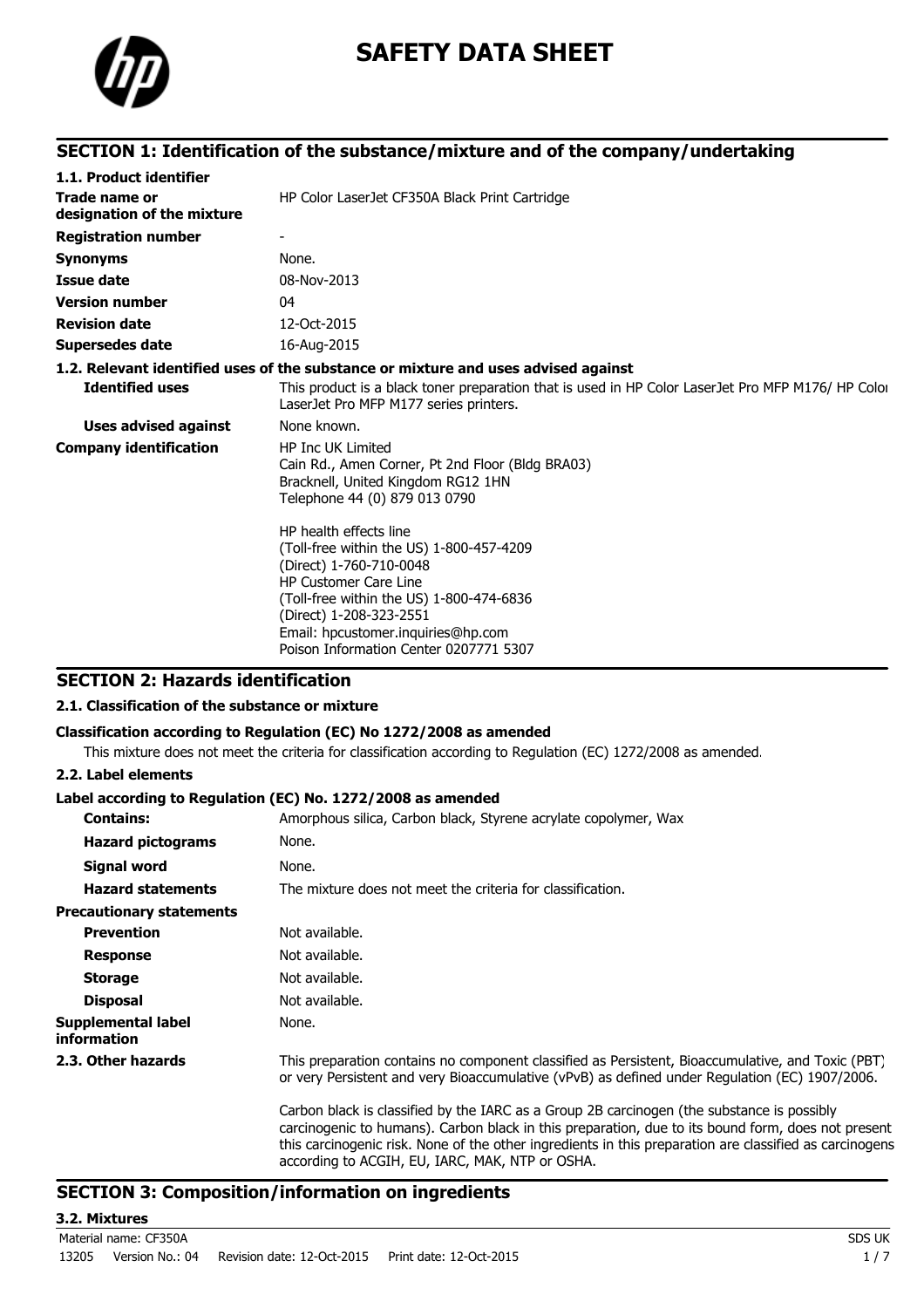### **General information**

| <b>Chemical name</b>                      | $\frac{1}{2}$ | CAS-No. / EC<br>No.    | <b>REACH Registration No.</b> | <b>Index No.</b>         | <b>Notes</b> |
|-------------------------------------------|---------------|------------------------|-------------------------------|--------------------------|--------------|
| Styrene acrylate copolymer                | <85           | <b>Trade Secret</b>    | $\overline{\phantom{a}}$      | $\overline{\phantom{a}}$ |              |
| <b>Classification:</b><br>$\qquad \qquad$ |               |                        |                               |                          |              |
| Carbon black                              | < 10          | 1333-86-4<br>215-609-9 | 01-2119384822-32-XXXX         |                          |              |
| <b>Classification:</b><br>-               |               |                        |                               |                          |              |
| Wax                                       | $<$ 10        | <b>Trade Secret</b>    | $\overline{a}$                |                          |              |
| <b>Classification:</b>                    |               |                        |                               |                          |              |
| Amorphous silica                          | $<$ 3         | 7631-86-9<br>231-545-4 | 01-2119379499-16-xxxx         |                          |              |
| <b>Classification:</b>                    |               |                        |                               |                          |              |

# **SECTION 4: First aid measures**

**General information** Not available.

| 4.1. Description of first aid measures                                                   |                                                                                                                                                                                                   |
|------------------------------------------------------------------------------------------|---------------------------------------------------------------------------------------------------------------------------------------------------------------------------------------------------|
| <b>Inhalation</b>                                                                        | Move person to fresh air immediately. If irritation persists, consult a physician.                                                                                                                |
| <b>Skin contact</b>                                                                      | Wash affected areas thoroughly with mild soap and water. Get medical attention if irritation<br>develops or persists.                                                                             |
| Eye contact                                                                              | Do not rub eyes. Immediately flush with large amounts of clean, warm water (low pressure) for at<br>least 15 minutes or until particles are removed. If irritation persists, consult a physician. |
| <b>Ingestion</b>                                                                         | Rinse mouth out with water. Drink one to two glasses of water. If symptoms occur, consult a<br>physician.                                                                                         |
| 4.2. Most important<br>symptoms and effects, both<br>acute and delayed                   | Not available.                                                                                                                                                                                    |
| 4.3. Indication of any<br>immediate medical attention<br>and special treatment<br>needed | Not available.                                                                                                                                                                                    |

# **SECTION 5: Firefighting measures**

| <b>General fire hazards</b>                                                                | Not available.                                              |
|--------------------------------------------------------------------------------------------|-------------------------------------------------------------|
| 5.1. Extinguishing media<br>Suitable extinguishing<br>media                                | CO2, water, or dry chemical                                 |
| Unsuitable extinguishing<br>media                                                          | None known.                                                 |
| 5.2. Special hazards arising<br>from the substance or<br>mixture                           | Not available.                                              |
| 5.3. Advice for firefighters<br><b>Special protective</b><br>equipment for<br>firefighters | Not available.                                              |
| <b>Special fire fighting</b><br>procedures                                                 | If fire occurs in the printer, treat as an electrical fire. |
| <b>Specific methods</b>                                                                    | None established.                                           |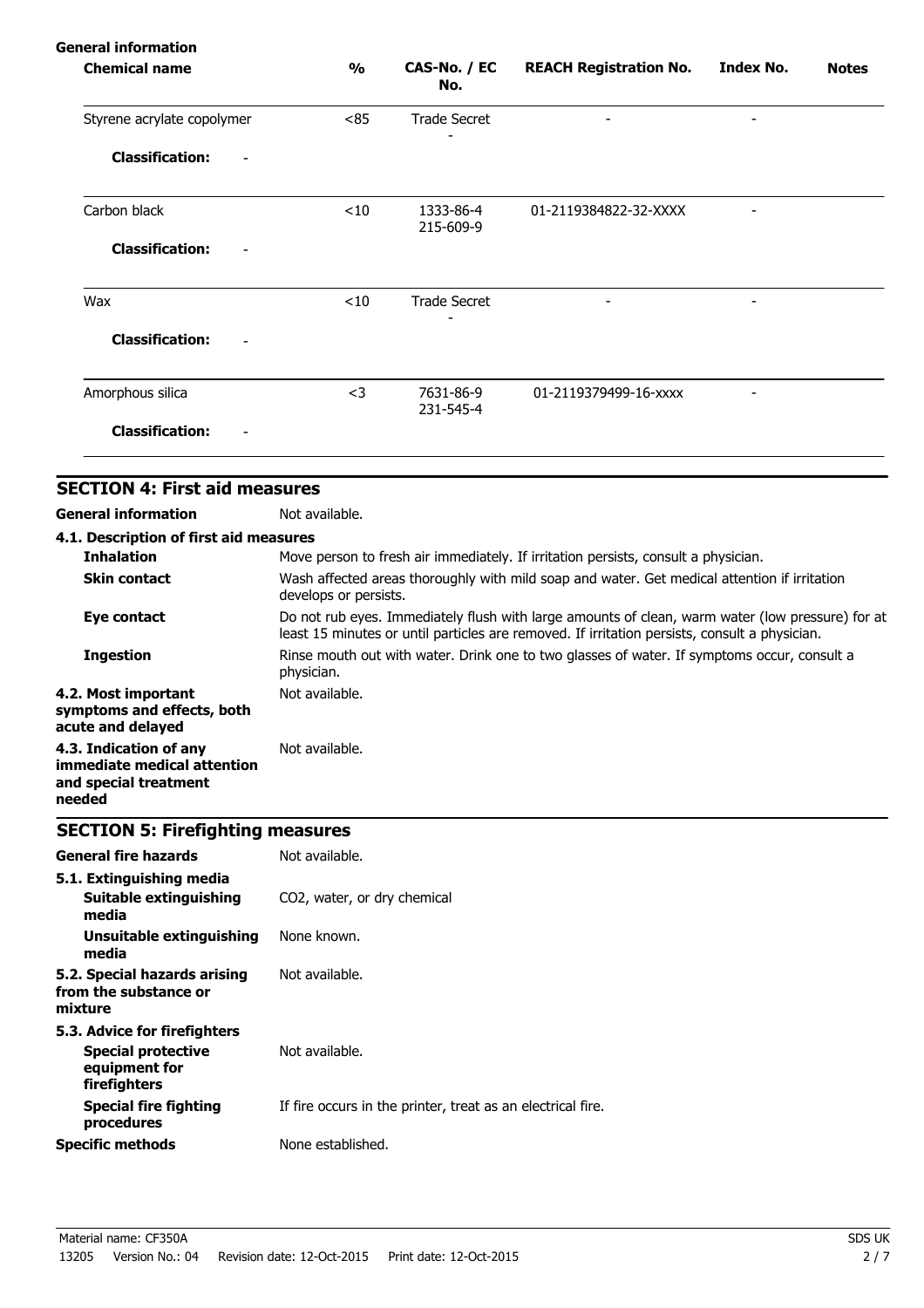## **SECTION 6: Accidental release measures**

|                                                              | 6.1. Personal precautions, protective equipment and emergency procedures                                  |
|--------------------------------------------------------------|-----------------------------------------------------------------------------------------------------------|
| For non-emergency<br>personnel                               | Minimize dust generation and accumulation.                                                                |
| For emergency<br>responders                                  | Not available.                                                                                            |
| 6.2. Environmental<br>precautions                            | Do not flush into surface water or sanitary sewer system. See also section 13 Disposal<br>considerations. |
| 6.3. Methods and material for<br>containment and cleaning up | Not available.                                                                                            |
| 6.4. Reference to other<br>sections                          | Not available.                                                                                            |
| <b>SECTION 7: Handling and storage</b>                       |                                                                                                           |

| <b>PLUITURY: Handhilly and Storage</b>                                                                                                                                                |  |  |  |
|---------------------------------------------------------------------------------------------------------------------------------------------------------------------------------------|--|--|--|
| Keep out of the reach of children. Avoid inhalation of dust and contact with skin and eyes. Use with<br>adequate ventilation. Keep away from excessive heat, sparks, and open flames. |  |  |  |
| Keep out of the reach of children. Keep tightly closed and dry. Store at room temperature. Store<br>away from strong oxidizers.                                                       |  |  |  |
| Not available.                                                                                                                                                                        |  |  |  |
|                                                                                                                                                                                       |  |  |  |

### **SECTION 8: Exposure controls/personal protection**

#### **8.1. Control parameters**

#### **Occupational exposure limits**

| UK. EH40 Workplace Exposure Limits (WELs)<br><b>Components</b> | <b>Type</b>                                                                                    | <b>Value</b>                                                                          |  |  |
|----------------------------------------------------------------|------------------------------------------------------------------------------------------------|---------------------------------------------------------------------------------------|--|--|
| Carbon black (CAS<br>1333-86-4)                                | <b>STEL</b>                                                                                    | $7$ mg/m $3$                                                                          |  |  |
|                                                                | <b>TWA</b>                                                                                     | $3.5$ mg/m $3$                                                                        |  |  |
| <b>Biological limit values</b>                                 | No biological exposure limits noted for the ingredient(s).                                     |                                                                                       |  |  |
| <b>Recommended monitoring</b><br>procedures                    | Not available.                                                                                 |                                                                                       |  |  |
| <b>Derived no-effect level</b><br>(DNEL)                       | Not available.                                                                                 |                                                                                       |  |  |
| <b>Predicted no effect</b><br>concentrations (PNECs)           | Not available.                                                                                 |                                                                                       |  |  |
| <b>Exposure guidelines</b>                                     | USA OSHA (TWA/PEL): 15 mg/m3 (Total Dust), 5 mg/m3 (Respirable Fraction)                       |                                                                                       |  |  |
|                                                                | ACGIH (TWA/TLV): 10 mg/m3 (Inhalable Particulate), 3 mg/m3 (Respirable Particulate)            |                                                                                       |  |  |
|                                                                | Amorphous silica: USA OSHA (TWA/PEL): 20 mppcf 80 (mg/m3)/%SiO2, ACGIH (TWA/TLV): 10<br>mg/m3  |                                                                                       |  |  |
|                                                                | TRGS 900 (Luftgrenzwert) - 10 mg/m3 (Einatembare partikel), 3 mg/m3 (Alveolengängige fraktion) |                                                                                       |  |  |
|                                                                | UK WEL: 10 mg/m3 (Respirable Dust), 5 mg/m3 (Inhalable Dust)                                   |                                                                                       |  |  |
| 8.2. Exposure controls                                         |                                                                                                |                                                                                       |  |  |
| <b>Appropriate engineering</b><br>controls                     | Use in a well ventilated area.                                                                 |                                                                                       |  |  |
|                                                                | Individual protection measures, such as personal protective equipment                          |                                                                                       |  |  |
| <b>General information</b>                                     |                                                                                                | No personal respiratory protective equipment required under normal conditions of use. |  |  |
| Eye/face protection                                            | Not available.                                                                                 |                                                                                       |  |  |
| <b>Skin protection</b>                                         |                                                                                                |                                                                                       |  |  |
| - Hand protection                                              | Not available.                                                                                 |                                                                                       |  |  |
| - Other                                                        | Not available.                                                                                 |                                                                                       |  |  |
| <b>Respiratory protection</b>                                  | Not available.                                                                                 |                                                                                       |  |  |
| <b>Thermal hazards</b>                                         | Not available.                                                                                 |                                                                                       |  |  |
| <b>Hygiene measures</b>                                        | Not available.                                                                                 |                                                                                       |  |  |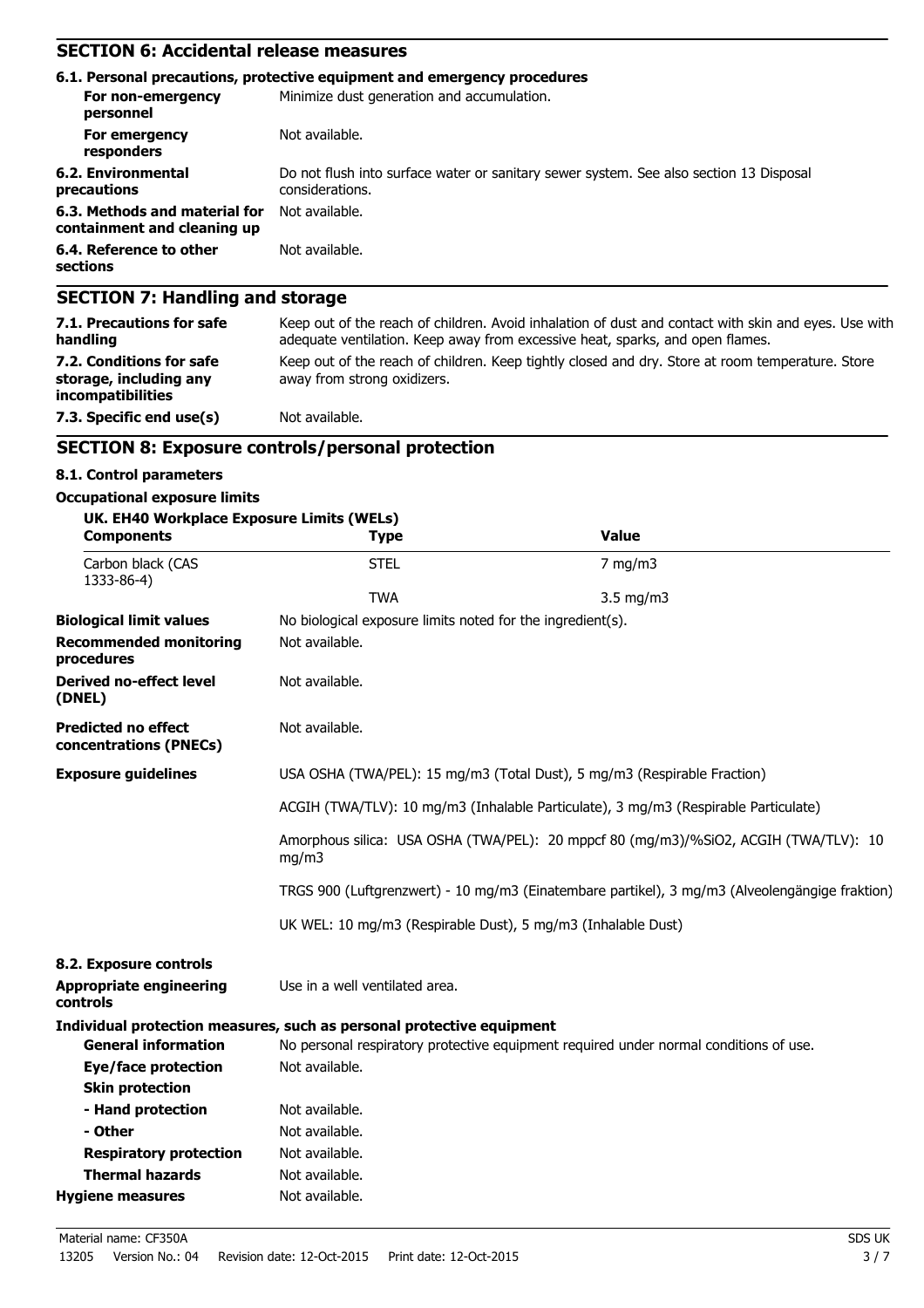# **SECTION 9: Physical and chemical properties**

| 9.1. Information on basic physical and chemical properties |                                                               |
|------------------------------------------------------------|---------------------------------------------------------------|
| <b>Appearance</b>                                          | Fine powder                                                   |
| <b>Physical state</b>                                      | Solid.                                                        |
| <b>Color</b>                                               | Black.                                                        |
| Odor                                                       | Slight plastic odor                                           |
| <b>Odor threshold</b>                                      | Not available.                                                |
| рH                                                         | Not applicable                                                |
| <b>Melting point/freezing point</b>                        | Not available.                                                |
| <b>Initial boiling point and</b><br>boiling range          | Not applicable                                                |
| <b>Flash point</b>                                         | Not applicable                                                |
| <b>Evaporation rate</b>                                    | Not applicable                                                |
| <b>Flammability (solid, gas)</b>                           | Not available.                                                |
| Upper/lower flammability or explosive limits               |                                                               |
| <b>Flammability limit - lower</b><br>(%)                   | Not flammable                                                 |
| <b>Flammability limit -</b><br>upper $(% )$                | Not available.                                                |
| Vapor pressure                                             | Not applicable                                                |
| Solubility(ies)                                            |                                                               |
| Solubility (water)                                         | Negligible in water. Partially soluble in toluene and xylene. |
| Solubility (other)                                         | Not available.                                                |
| <b>Partition coefficient</b><br>(n-octanol/water)          | Not available.                                                |
| <b>Auto-ignition temperature</b>                           | Not applicable                                                |
| <b>Decomposition temperature</b>                           | > 392 °F (> 200 °C)                                           |
| <b>Viscosity</b>                                           | Not applicable                                                |
| <b>Explosive properties</b>                                | Not available.                                                |
| <b>Oxidizing properties</b>                                | No information available.                                     |
| 9.2. Other information                                     |                                                               |
| <b>Percent volatile</b>                                    | 0 % estimated                                                 |
| Softening point                                            | 176 - 266 °F (80 - 130 °C)                                    |

# **SECTION 10: Stability and reactivity**

| 10.1. Reactivity                            | Not available.                          |
|---------------------------------------------|-----------------------------------------|
| 10.2. Chemical stability                    | Stable under normal storage conditions. |
| 10.3. Possibility of hazardous<br>reactions | Will not occur.                         |
| 10.4. Conditions to avoid                   | Imaging Drum: Exposure to light         |
| 10.5. Incompatible materials                | Strong oxidizers                        |
| 10.6. Hazardous<br>decomposition products   | Carbon monoxide and carbon dioxide.     |

# **SECTION 11: Toxicological information**

| <b>General information</b>    |  |  |  |
|-------------------------------|--|--|--|
| 11.1. Information on toxicolo |  |  |  |

### **19.10** Infects

| <b>Acute toxicity</b>                                         | Based on available data, the classification criteria are not met.                                                                      |
|---------------------------------------------------------------|----------------------------------------------------------------------------------------------------------------------------------------|
| <b>Skin corrosion/irritation</b>                              | Based on available data, the classification criteria are not met.                                                                      |
| Serious eye damage/eye<br><i>irritation</i>                   | Based on available data, the classification criteria are not met.                                                                      |
| <b>Respiratory sensitization</b><br><b>Skin sensitization</b> | Based on available data, the classification criteria are not met.<br>Based on available data, the classification criteria are not met. |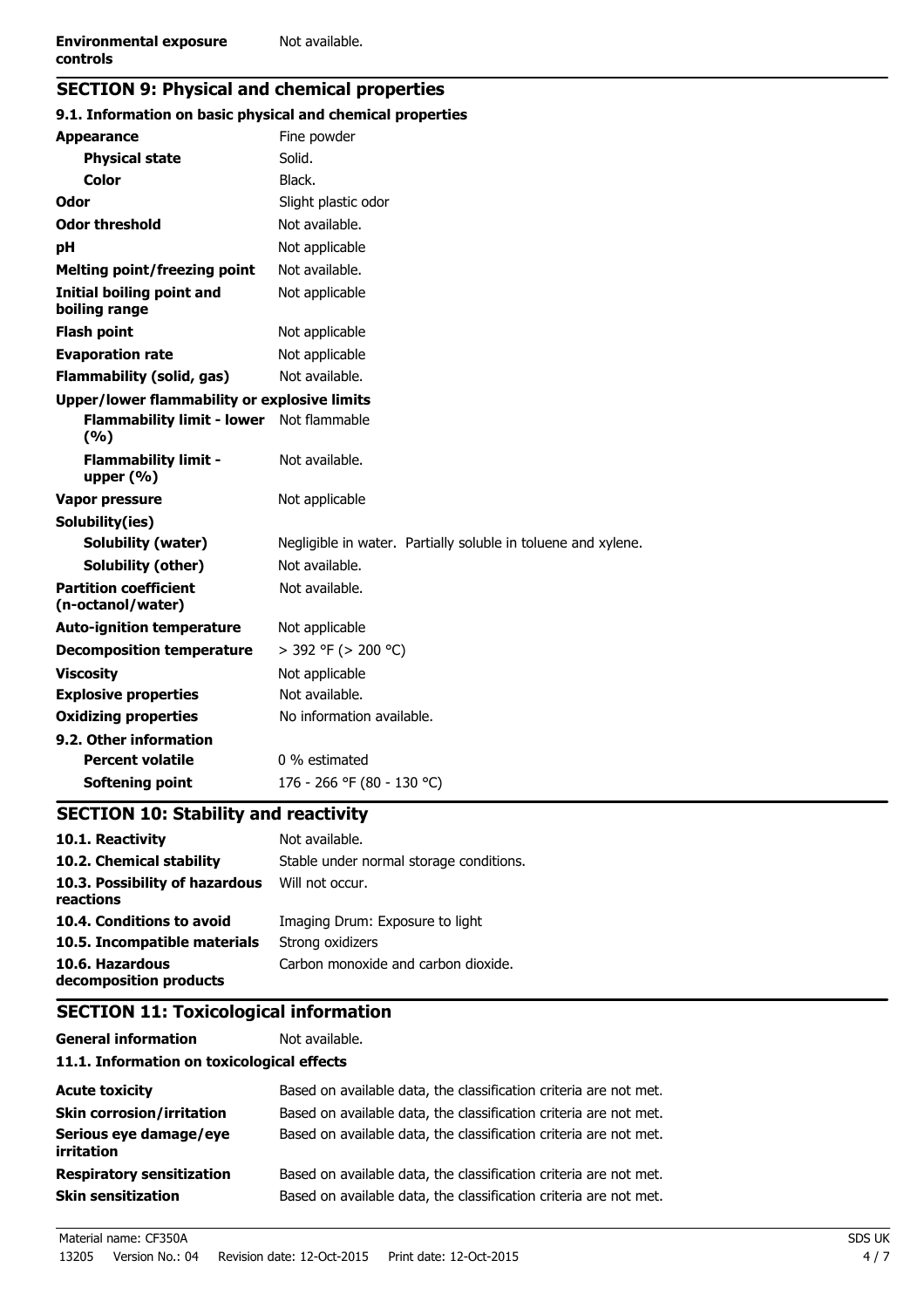| <b>Germ cell mutagenicity</b>                                    |                                  | Based on available data, the classification criteria are not met.      | Negative, does not indicate mutagenic potential (Ames Test: Salmonella typhimurium)                                                                                                                                                                                                                                                                                                                                                                                                                                   |
|------------------------------------------------------------------|----------------------------------|------------------------------------------------------------------------|-----------------------------------------------------------------------------------------------------------------------------------------------------------------------------------------------------------------------------------------------------------------------------------------------------------------------------------------------------------------------------------------------------------------------------------------------------------------------------------------------------------------------|
| Carcinogenicity                                                  |                                  | Based on available data, the classification criteria are not met.      |                                                                                                                                                                                                                                                                                                                                                                                                                                                                                                                       |
|                                                                  |                                  | carcinogens according to ACGIH, EU, IARC, MAK, NTP or OSHA.            | Carbon black is classified as a carcinogen by the IARC (possibly carcinogenic to humans, Group<br>2B) and by the State of California under Proposition 65. In their evaluations of carbon black, both<br>organizations indicate that exposure to carbon black, per se, does not occur when it remains<br>bound within a product matrix, specifically, rubber, ink, or paint. Carbon black is present only in a<br>bound form in this preparation. None of the other ingredients in this preparation are classified as |
| <b>IARC Monographs. Overall Evaluation of Carcinogenicity</b>    |                                  |                                                                        |                                                                                                                                                                                                                                                                                                                                                                                                                                                                                                                       |
| Amorphous silica (CAS 7631-86-9)<br>Carbon black (CAS 1333-86-4) |                                  |                                                                        | 3 Not classifiable as to carcinogenicity to humans.<br>2B Possibly carcinogenic to humans.                                                                                                                                                                                                                                                                                                                                                                                                                            |
| <b>Reproductive toxicity</b>                                     |                                  | Based on available data, the classification criteria are not met.      |                                                                                                                                                                                                                                                                                                                                                                                                                                                                                                                       |
| <b>Specific target organ toxicity</b><br>- single exposure       |                                  | Based on available data, the classification criteria are not met.      |                                                                                                                                                                                                                                                                                                                                                                                                                                                                                                                       |
| <b>Specific target organ toxicity</b><br>- repeated exposure     |                                  | Based on available data, the classification criteria are not met.      |                                                                                                                                                                                                                                                                                                                                                                                                                                                                                                                       |
| <b>Aspiration hazard</b>                                         |                                  | Based on available data, the classification criteria are not met.      |                                                                                                                                                                                                                                                                                                                                                                                                                                                                                                                       |
| <b>Components</b>                                                | <b>Species</b>                   |                                                                        | <b>Test Results</b>                                                                                                                                                                                                                                                                                                                                                                                                                                                                                                   |
| Amorphous silica (CAS 7631-86-9)                                 |                                  |                                                                        |                                                                                                                                                                                                                                                                                                                                                                                                                                                                                                                       |
| Acute                                                            |                                  |                                                                        |                                                                                                                                                                                                                                                                                                                                                                                                                                                                                                                       |
| <b>Oral</b>                                                      |                                  |                                                                        |                                                                                                                                                                                                                                                                                                                                                                                                                                                                                                                       |
| LD50                                                             | Mouse                            |                                                                        | $> 15000$ mg/kg                                                                                                                                                                                                                                                                                                                                                                                                                                                                                                       |
|                                                                  | Rat                              |                                                                        | > 22500 mg/kg                                                                                                                                                                                                                                                                                                                                                                                                                                                                                                         |
| Carbon black (CAS 1333-86-4)                                     |                                  |                                                                        |                                                                                                                                                                                                                                                                                                                                                                                                                                                                                                                       |
| Acute                                                            |                                  |                                                                        |                                                                                                                                                                                                                                                                                                                                                                                                                                                                                                                       |
| <b>Oral</b>                                                      |                                  |                                                                        |                                                                                                                                                                                                                                                                                                                                                                                                                                                                                                                       |
| LD50                                                             | Rat                              |                                                                        | > 8000 mg/kg                                                                                                                                                                                                                                                                                                                                                                                                                                                                                                          |
|                                                                  |                                  |                                                                        |                                                                                                                                                                                                                                                                                                                                                                                                                                                                                                                       |
| Mixture versus substance<br>information                          | Not available.                   |                                                                        |                                                                                                                                                                                                                                                                                                                                                                                                                                                                                                                       |
| <b>Other information</b>                                         |                                  | Complete toxicity data are not available for this specific formulation | Refer to Section 2 for potential health effects and Section 4 for first aid measures.                                                                                                                                                                                                                                                                                                                                                                                                                                 |
| <b>SECTION 12: Ecological information</b>                        |                                  |                                                                        |                                                                                                                                                                                                                                                                                                                                                                                                                                                                                                                       |
| 12.1. Toxicity                                                   |                                  | LC50: > 100 mg/l, Fish, 96.00 Hours                                    |                                                                                                                                                                                                                                                                                                                                                                                                                                                                                                                       |
| <b>Product</b>                                                   |                                  | <b>Species</b>                                                         | <b>Test Results</b>                                                                                                                                                                                                                                                                                                                                                                                                                                                                                                   |
| <b>CF350A</b>                                                    |                                  |                                                                        |                                                                                                                                                                                                                                                                                                                                                                                                                                                                                                                       |
| <b>Aquatic</b>                                                   |                                  |                                                                        |                                                                                                                                                                                                                                                                                                                                                                                                                                                                                                                       |
| Fish                                                             | <b>LC50</b>                      | Fish                                                                   | $> 100$ mg/l, 96 Hours                                                                                                                                                                                                                                                                                                                                                                                                                                                                                                |
|                                                                  |                                  |                                                                        |                                                                                                                                                                                                                                                                                                                                                                                                                                                                                                                       |
| 12.2. Persistence and<br>degradability                           | Not available.                   |                                                                        |                                                                                                                                                                                                                                                                                                                                                                                                                                                                                                                       |
| 12.3. Bioaccumulative<br>potential                               | Not available.                   |                                                                        |                                                                                                                                                                                                                                                                                                                                                                                                                                                                                                                       |
| <b>Partition coefficient</b><br>n-octanol/water (log Kow)        | Not available.                   |                                                                        |                                                                                                                                                                                                                                                                                                                                                                                                                                                                                                                       |
| <b>Bioconcentration factor (BCF)</b>                             | Not available.                   |                                                                        |                                                                                                                                                                                                                                                                                                                                                                                                                                                                                                                       |
| 12.4. Mobility in soil                                           | Not available.                   |                                                                        |                                                                                                                                                                                                                                                                                                                                                                                                                                                                                                                       |
| 12.5. Results of PBT<br>and vPvB<br>assessment                   |                                  | Not a PBT or yPvB substance or mixture.                                |                                                                                                                                                                                                                                                                                                                                                                                                                                                                                                                       |
| 12.6. Other adverse effects                                      | Not available.                   |                                                                        |                                                                                                                                                                                                                                                                                                                                                                                                                                                                                                                       |
| <b>SECTION 13: Disposal considerations</b>                       |                                  |                                                                        |                                                                                                                                                                                                                                                                                                                                                                                                                                                                                                                       |
|                                                                  |                                  |                                                                        |                                                                                                                                                                                                                                                                                                                                                                                                                                                                                                                       |
| 13.1. Waste treatment methods                                    |                                  |                                                                        |                                                                                                                                                                                                                                                                                                                                                                                                                                                                                                                       |
| <b>Residual waste</b>                                            | Not available.                   |                                                                        |                                                                                                                                                                                                                                                                                                                                                                                                                                                                                                                       |
| <b>Contaminated packaging</b><br><b>EU waste code</b>            | Not available.<br>Not available. |                                                                        |                                                                                                                                                                                                                                                                                                                                                                                                                                                                                                                       |
|                                                                  |                                  |                                                                        |                                                                                                                                                                                                                                                                                                                                                                                                                                                                                                                       |

Material name: CF350A SDS UK 13205 Version No.: 04 Revision date: 12-Oct-2015 Print date: 12-Oct-2015 5 / 7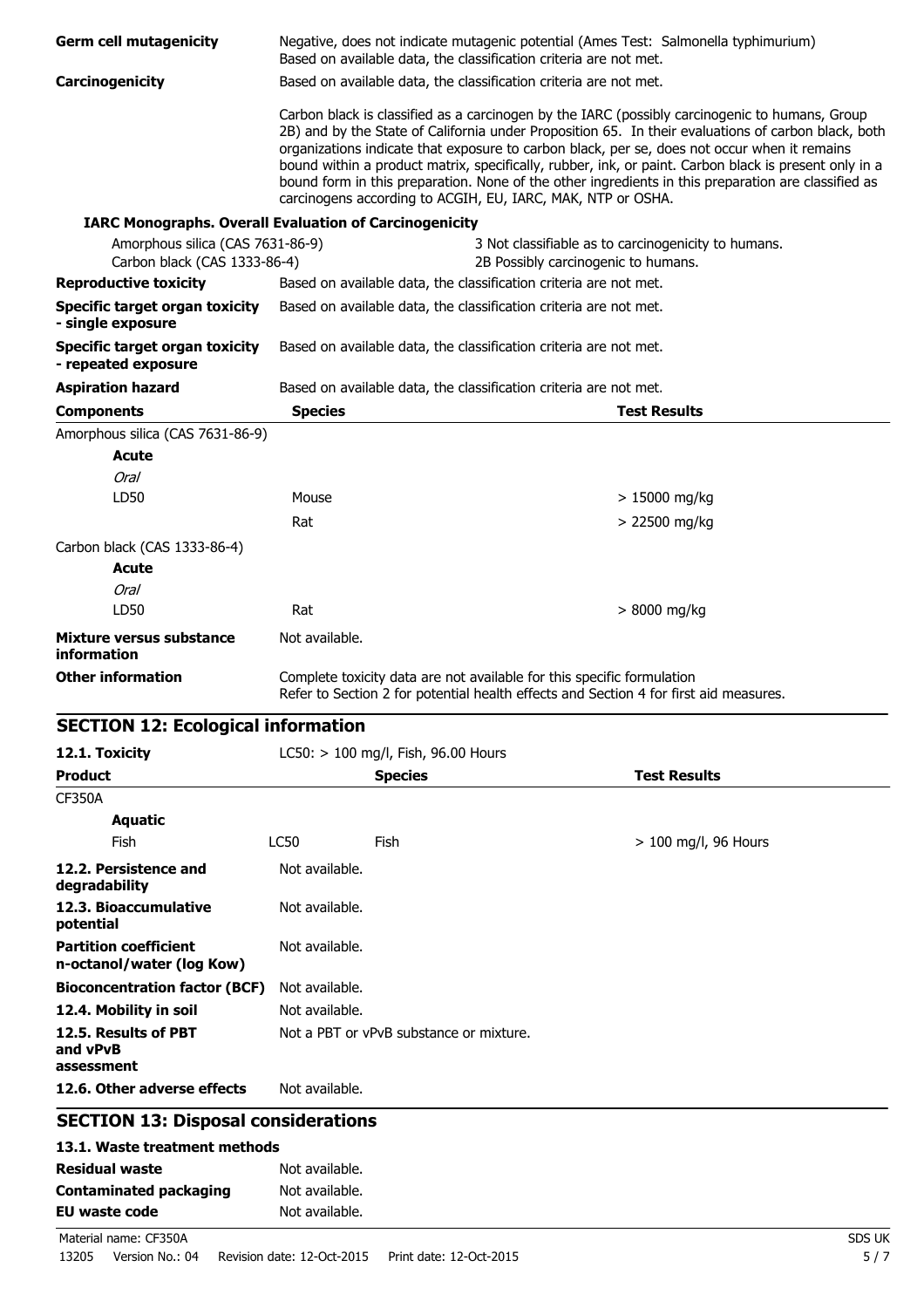**Disposal methods/information** Do not shred toner cartridge, unless dust-explosion prevention measures are taken. Finely dispersed particles may form explosive mixtures in air. Dispose of in compliance with federal, state, and local regulations. HP's Planet Partners (trademark) supplies recycling program enables simple, convenient recycling of HP original inkjet and LaserJet supplies. For more information and to determine if this service is available in your location, please visit http://www.hp.com/recycle. **SECTION 14: Transport information Further information** Not a dangerous good under DOT, IATA, ADR, IMDG, or RID. **SECTION 15: Regulatory information 15.1. Safety, health and environmental regulations/legislation specific for the substance or mixture EU regulations Regulation (EC) No. 1005/2009 on substances that deplete the ozone layer, Annex I** Not listed. **Regulation (EC) No. 1005/2009 on substances that deplete the ozone layer, Annex II** Not listed. **Regulation (EC) No. 850/2004 On persistent organic pollutants, Annex I as amended** Not listed. **Regulation (EC) No. 689/2008 concerning the export and import of dangerous chemicals, Annex I, part 1 as amended** Not listed. **Regulation (EC) No. 689/2008 concerning the export and import of dangerous chemicals, Annex I, part 2 as amended** Not listed. **Regulation (EC) No. 689/2008 concerning the export and import of dangerous chemicals, Annex I, part 3 as amended** Not listed. **Regulation (EC) No. 689/2008 concerning the export and import of dangerous chemicals, Annex V as amended** Not listed. **Regulation (EC) No. 166/2006 Annex II Pollutant Release and Transfer Registry** Not listed. **Regulation (EC) No. 1907/2006, REACH Article 59(1) Candidate List as currently published by ECHA** Not listed. **Authorizations Regulation (EC) No. 143/2011 Annex XIV Substances Subject to Authorization** Not listed. **Restrictions on use Regulation (EC) No. 1907/2006, REACH Annex XVII Substances subject to restriction on marketing and use as amended** Not listed. **Directive 2004/37/EC: on the protection of workers from the risks related to exposure to carcinogens and mutagens at work** Not regulated. **Directive 92/85/EEC: on the safety and health of pregnant workers and workers who have recently given birth or are breastfeeding** Not regulated. **Other EU regulations Directive 96/82/EC (Seveso II) on the control of major-accident hazards involving dangerous substances** Not regulated. **Directive 98/24/EC on the protection of the health and safety of workers from the risks related to chemical agents at work** Not regulated. **Directive 94/33/EC on the protection of young people at work** Not regulated. **Other regulations** All chemical substances in this HP product have been notified or are exempt from notification under chemical substances notification laws in the following countries: US (TSCA), EU (EINECS/ELINCS), Switzerland, Canada (DSL/NDSL), Australia, Japan, Philippines, South Korea, New Zealand, and China. **Other information** This Safety Data Sheet complies with the requirements of Regulation (EC) No 1907/2006. Material name: CF350A SDS UK